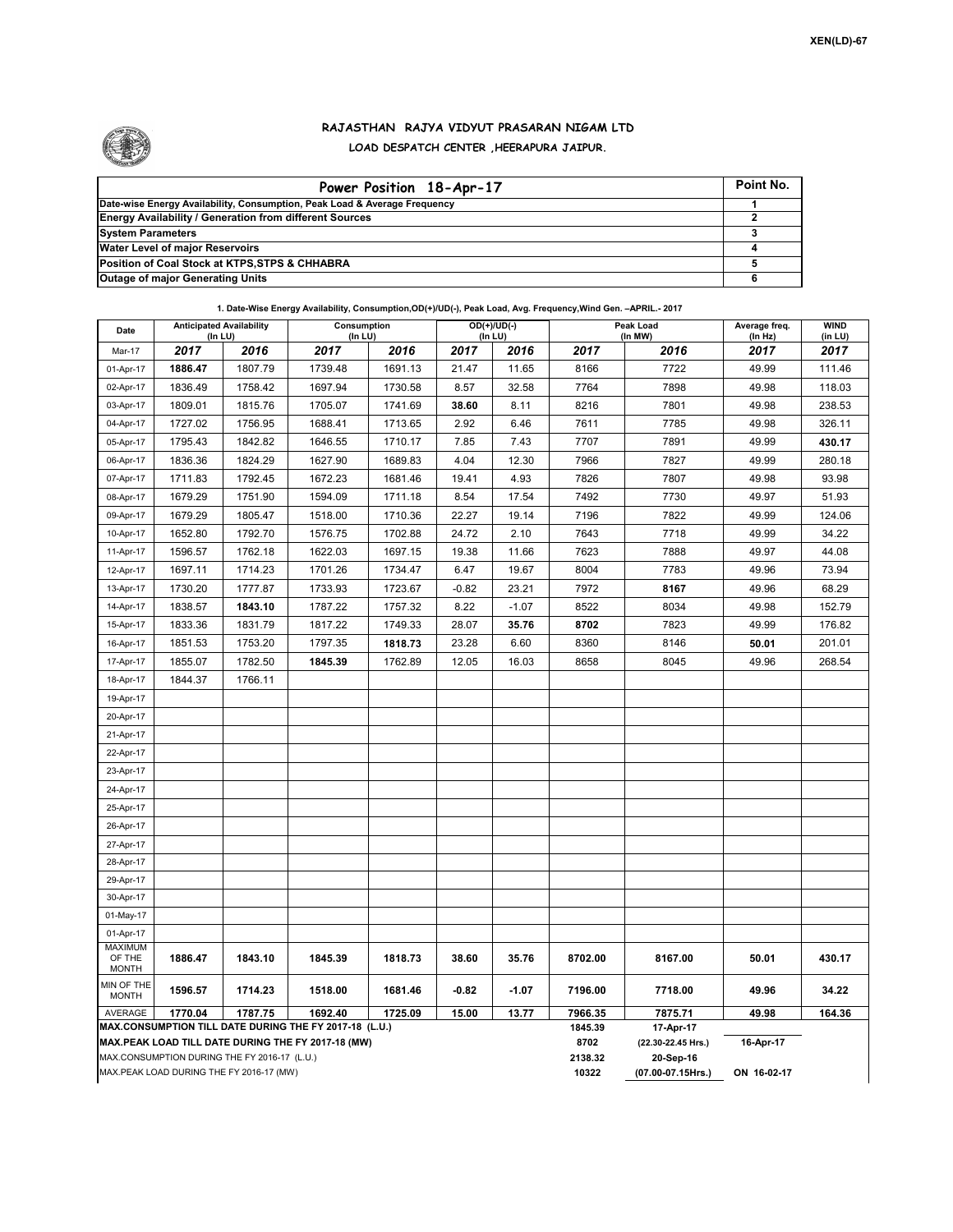|                | (In LU)                                         |                 |               |          |  |  |  |  |
|----------------|-------------------------------------------------|-----------------|---------------|----------|--|--|--|--|
| S.No.          | Sources Available to Rajasthan / Installed      | Prior           | Prior         | Actual   |  |  |  |  |
|                | Capacity as on 30.09.2016                       | assessment of   | assessment of | Energy   |  |  |  |  |
|                | (In MW)                                         | Avail. For next | Avail.        | Received |  |  |  |  |
|                |                                                 | Day             |               |          |  |  |  |  |
|                |                                                 | 17-Apr-17       |               |          |  |  |  |  |
| 1              | KTPS (1240/1240)                                | 42.00           | 130.00        | 107.43   |  |  |  |  |
| $\mathbf{2}$   | STPS (1500/1500)                                | 55.00           | 55.00         | 44.56    |  |  |  |  |
| 3              | DHOLPUR GAS CCPP (330/330)                      | 0.00            | 0.00          | 0.00     |  |  |  |  |
| 4              | RAMGARH (273.5/273.5)                           | 46.00           | 45.00         | 49.93    |  |  |  |  |
|                |                                                 |                 |               |          |  |  |  |  |
| 5              | RAPP-A(200/200)                                 | 38.00           | 38.00         | 42.22    |  |  |  |  |
| 6              | MAHI (140/140)                                  | 0.00            | 0.00          | 1.30     |  |  |  |  |
| $\overline{7}$ | CHAMBAL (RPS+JS) (135.5/271)                    | 0.00            | 0.00          | 0.19     |  |  |  |  |
| 8              | <b>GIRAL LIGNITE (250/250)</b>                  | 0.00            | 0.00          | 0.00     |  |  |  |  |
| 9              | CHHABRA TPS 1000/1000)                          | 162.00          | 218.00        | 233.91   |  |  |  |  |
| 10             | ADANI (TPS) + KALISINDH (TPS)                   | 419.00          | 284.00        | 249.88   |  |  |  |  |
|                | (1200+1200/1320+1200)                           |                 |               |          |  |  |  |  |
| 11             | WIND FARM (3980.40/4119.15)                     | 195.00          | 200.00        | 268.54   |  |  |  |  |
| 12             | SOLAR POWER(737.70/1295.70)                     | 0.00            | 0.00          | 1.65     |  |  |  |  |
| 13             | CAPTIVE POWER PLANTS                            | 0.00            | 0.00          | 0.00     |  |  |  |  |
| 14             | REGIONAL (INTRA STATE) O.A. (VLTPS)             | 0.00            | 0.00          | 0.00     |  |  |  |  |
| 15             | <b>OPEN ACCESS</b>                              | $-69.59$        | $-58.78$      | $-58.78$ |  |  |  |  |
| 16             | BIOMASS - (101.95/119.25)                       | 9.00            | 9.00          | 8.44     |  |  |  |  |
| 17             | BARSINGHSAR LTPS(250/250)                       | 27.00           | 54.00         | 43.10    |  |  |  |  |
| 18             | RAJWEST (1080/1080)                             | 197.00          | 197.00        | 153.88   |  |  |  |  |
|                |                                                 |                 |               |          |  |  |  |  |
|                | <b>TOTAL (A): 1-18</b>                          | 1120.41         | 1171.22       | 1146.25  |  |  |  |  |
| 19             | <b>BBMB COMPLEX</b>                             |                 |               |          |  |  |  |  |
|                | a) BHAKRA(230.79/1516.3)                        | 13.47           | 12.35         | 12.87    |  |  |  |  |
|                | b) DEHAR (198/990)                              | 28.20           | 23.12         | 27.24    |  |  |  |  |
|                | c) PONG (231.66/396)                            | 3.27            | 3.27          | 3.11     |  |  |  |  |
|                | TOTAL: a TO c                                   | 44.94           | 38.74         | 43.22    |  |  |  |  |
| 20             | <b>CENTRAL STATIONS</b>                         |                 |               |          |  |  |  |  |
|                | d) SINGRAULI (300/2000)                         | 78.08           | 72.06         | 72.06    |  |  |  |  |
|                | (310.24/3000)<br>e) RIHAND                      | 91.21           | 87.17         | 86.88    |  |  |  |  |
|                | f) UNCHAHAR-I(20/420)                           | 0.02            | 0.00          | 1.16     |  |  |  |  |
|                | q) UNCHAHAR-II& III(61/630)                     | 0.02            | 6.95          | 11.03    |  |  |  |  |
|                | h) INDIRA GANDHI STPS(JHAJHAR) 0.00/1500)       | 0.04            | 0.07          | 0.21     |  |  |  |  |
|                |                                                 | 0.34            | 0.45          | 2.11     |  |  |  |  |
|                | i) NCTPS DADRI St-II (43.22/980) + DADRI-TH     |                 |               |          |  |  |  |  |
|                | j) DADRI GAS (77/830)                           | 3.19            | 4.31          | 3.80     |  |  |  |  |
|                | k) ANTA<br>(83.07/419)                          | 0.00            | 0.00          | 0.00     |  |  |  |  |
|                | I) AURAIYA<br>(61.03/663)                       | 0.14            | 3.77          | 3.63     |  |  |  |  |
|                | m) NAPP<br>(44/440)                             | 11.40           | 11.23         | 11.23    |  |  |  |  |
|                | n) RAPP-B<br>(125/440)                          | 31.09           | 31.09         | 31.09    |  |  |  |  |
|                | o) RAPP-C<br>(88/440)                           | 11.78           | 11.78         | 11.78    |  |  |  |  |
|                | p) SALAL<br>(20.36/690)                         | 4.29            | 4.25          | 4.34     |  |  |  |  |
|                | q) URI<br>(70.37/720)                           | 17.91           | 17.91         | 17.91    |  |  |  |  |
|                | r) TANAKPUR (10.86/94)                          | 0.43            | 0.41          | 0.43     |  |  |  |  |
|                | s) CHAMERA - (105.84/540)                       | 25.15           | 25.15         | 25.15    |  |  |  |  |
|                | t) CHAMERA-II (29.01/300)                       | 8.82            | 8.82          | 8.82     |  |  |  |  |
|                | u) CHAMERA-III (25.21/231)                      | 7.23            | 7.23          | 7.23     |  |  |  |  |
|                | v) DHAULIGANGA (27/280)                         | 3.25            | 2.31          | 2.88     |  |  |  |  |
|                | w) DULHASTI (42.42/390)                         | 12.09           | 12.09         | 12.09    |  |  |  |  |
|                | x) SEWA (13/120)                                | 3.92            | 3.92          | 3.92     |  |  |  |  |
|                |                                                 |                 |               |          |  |  |  |  |
|                | y) NJPC (112.00/1500) + RAMPUR(31.808/412.02)   | 28.66           | 23.66         | 27.85    |  |  |  |  |
|                | z) TEHRI (75/1000)                              | 4.72            | 4.72          | 4.72     |  |  |  |  |
|                | aa) KOTESHWR (33.44/400) + PARBATI3 (56.73/520) | 9.37            | 9.37          | 15.36    |  |  |  |  |
|                | ab) TALA                                        | 0.55            | 0.55          | 0.55     |  |  |  |  |
|                | ac) MUNDRA UMPP (380/4000)                      | 53.76           | 53.76         | 53.76    |  |  |  |  |
|                | ad) SASAN (372/3960)                            | 85.62           | 74.90         | 75.41    |  |  |  |  |
|                | ae) FRKKA+KHLGN+TLCHR (70.18/3940)              | 20.87           | 20.33         | 6.80     |  |  |  |  |
|                | af) URS POWER(DADRI TH-I)                       | 0.00            | 0.00          | 0.00     |  |  |  |  |
|                | TOTAL SCHEDULE(a TO af)                         | 558.90          | 537.00        | 545.43   |  |  |  |  |
|                | LOSSES                                          | $-18.46$        | $-19.23$      | $-24.18$ |  |  |  |  |
|                | NET SCHEDULED                                   | 540.44          | 517.77        | 521.26   |  |  |  |  |
| 21             | BILATERAL (REG.) EXCL. BANKING                  | 16.33           | 12.15         | 14.46    |  |  |  |  |
| 22             | <b>BANKING</b>                                  | 0.00            | 0.00          | 0.00     |  |  |  |  |
| 23             | BILATERAL(INTER-REG.). EXCLUDING (ISOA &        | 112.94          | 105.72        |          |  |  |  |  |
|                |                                                 |                 |               | 110.06   |  |  |  |  |
|                | <b>BANKING)</b>                                 |                 |               |          |  |  |  |  |
| 24             | INTER STATE OPEN ACCESS (BILATERAL+IEX)         | 69.59           | 58.78         | 58.78    |  |  |  |  |
|                |                                                 |                 |               |          |  |  |  |  |
| 25             | INDIAN ENERGY EXCHANGE                          | $-15.33$        | $-17.46$      | $-17.46$ |  |  |  |  |
|                | <b>TOTAL(B): (19 TO 25)</b>                     | 723.96          | 683.85        | 687.09   |  |  |  |  |
|                | TOTAL GENERATION (A +B): 1 TO 25                |                 |               | 1833.34  |  |  |  |  |
|                | OVER DRAWAL (+)/UNDER DRAWAL (-)                |                 |               | 12.05    |  |  |  |  |
|                | <b>GRAND TOTAL</b>                              | 1844.37         | 1855.07       | 1845.39  |  |  |  |  |
|                | LAST YEAR                                       | 1766.11         | 1782.50       | 1762.89  |  |  |  |  |

## **2.Anticipated Availability/Generation From Different Sources**